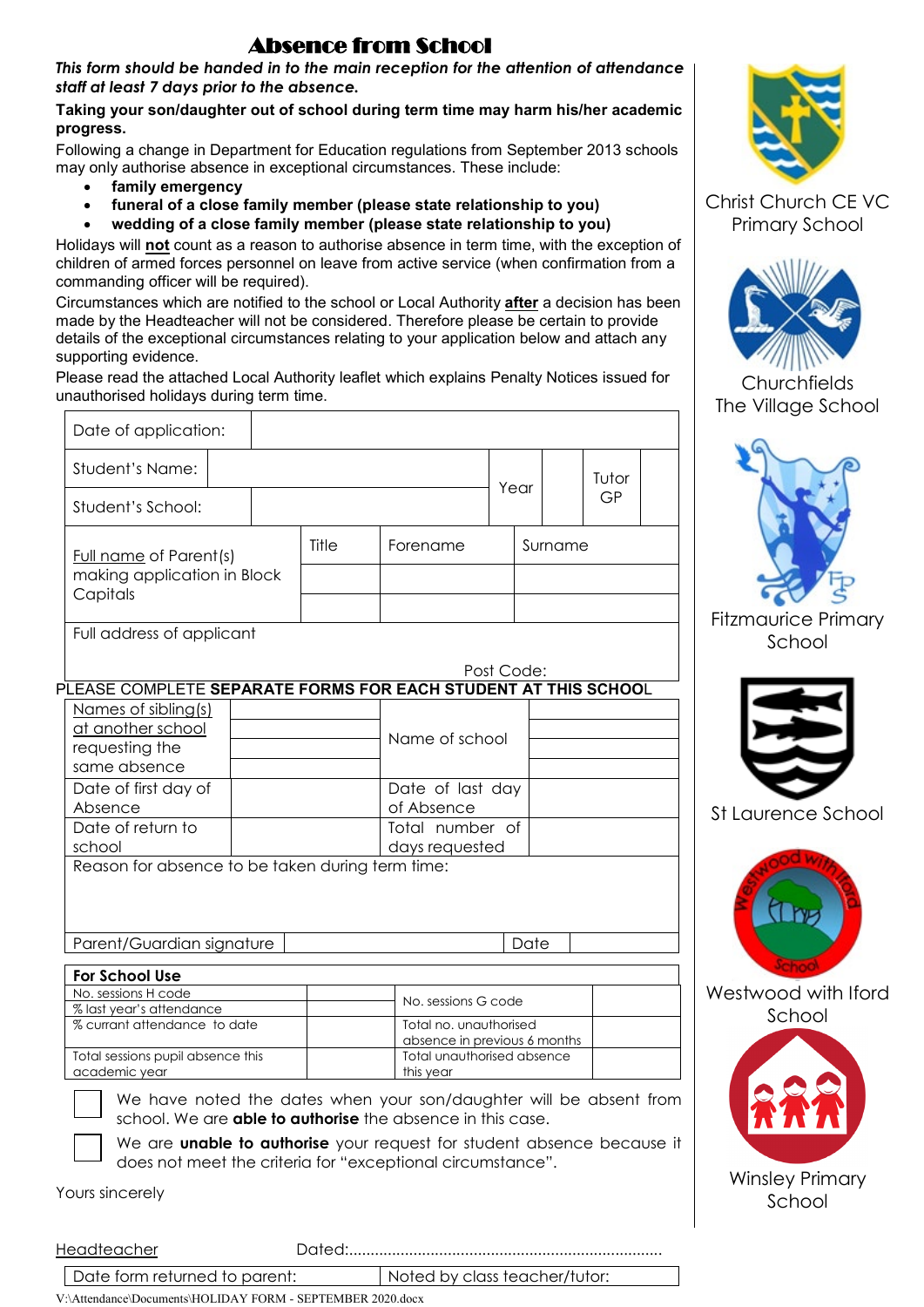

# **PUPIL LEAVE OF ABSENCE IN TERM TIME**

## **Important notice to all parents and carers**

**The Local Authority has amended its Local Code of Conduct in respect of Penalty Notices issued for truancy to include unauthorised pupil leave of absence in term time. If a pupil accumulates 10 or more sessions of unauthorised leave of absence within the previous 6 month period of a current academic year, the school must notify the Local Authority and a Penalty Notice will be issued to each parent for each child where that applies.** 

**A penalty of £60 will apply if paid within 21 days or £120 up to 28 days. If after 28 days the penalty has not been paid, legal proceedings will be taken through the magistrates court for the unauthorised absence.**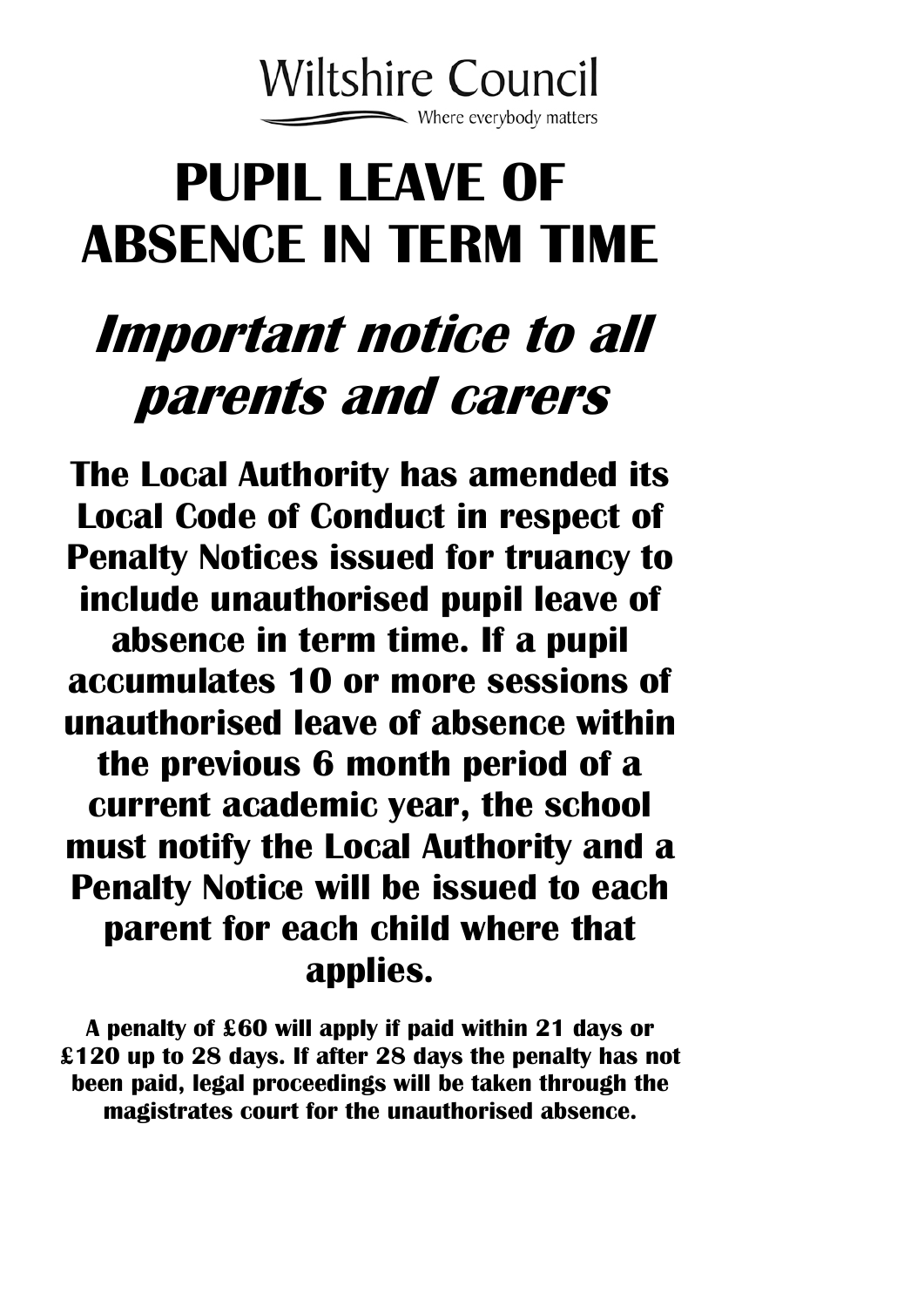#### **What are s444A and s444B of the Education Act 1996?**

Section 444A and section 444B of the Education Act 1996 give powers to the Local Authority (LA) to issue Penalty Notices where the parent/carer is considered capable of but unwilling to secure an improvement in their child's school attendance.

#### **Why are these powers available?**

Reducing absence from school is a key priority at both national and local level. Missing school reduces a pupil's educational attainment and life chances.

#### **What is a Penalty Notice?**

A Penalty Notice is an alternative to prosecution and is used to try and secure an improvement in a pupil's school attendance without the need to appear in Court. As long as the penalty is paid the Penalty Notice enables parents or carers to discharge their potential liability for prosecution for the period covered by the Penalty Notice.

#### **What are the costs?**

Payment of £120 is required within 28 days of receipt of the Penalty Notice; this sum is reduced to £60 if paid within 21 days. If the penalty is not paid in full within 28 days the LA is required to commence proceedings in the Magistrates' Court for the original offence of your child's poor school attendance. If you plead guilty or are found guilty the Courts have a wider range of options which could include a maximum fine of £1000. In addition a Parenting Order could be imposed.

Penalty Notices are issued to each parent for each child and payment is required for each Penalty Notice issued.

#### **Who issues them?**

The Local Authority through the Education Welfare Service.

#### **How are they issued?**

By post to your home.

#### **Can I be prosecuted if I pay the penalty but my child is still missing school?**

Yes. You will not be prosecuted for the period included in the Penalty Notice – payment discharges your liability in this respect. However, legal proceedings might be considered for further periods of poor attendance not covered by the Penalty Notice, depending upon the circumstances.

#### **When are they issued for unauthorised Leave of Absence**

Penalty Notices are issued for absence taken during term time where the leave of absence has not been authorised by the school or an absence has not been requested in advance and pupil will has had a minimum of 10 sessions (5 school days) lost to unauthorised leave of absence during the previous six months up to and including the day the Education Welfare Service is notified.

#### **What is unauthorised Leave of Absence?**

- A parent has made a request for leave of absence in term time and this has not been agreed by the school;
- A parent has not applied for leave of absence in advance of the absence (the regulations do not allow retrospective approval); or
- If the parents keep the child away from school for longer than was agreed, the extra time is recorded as unauthorised